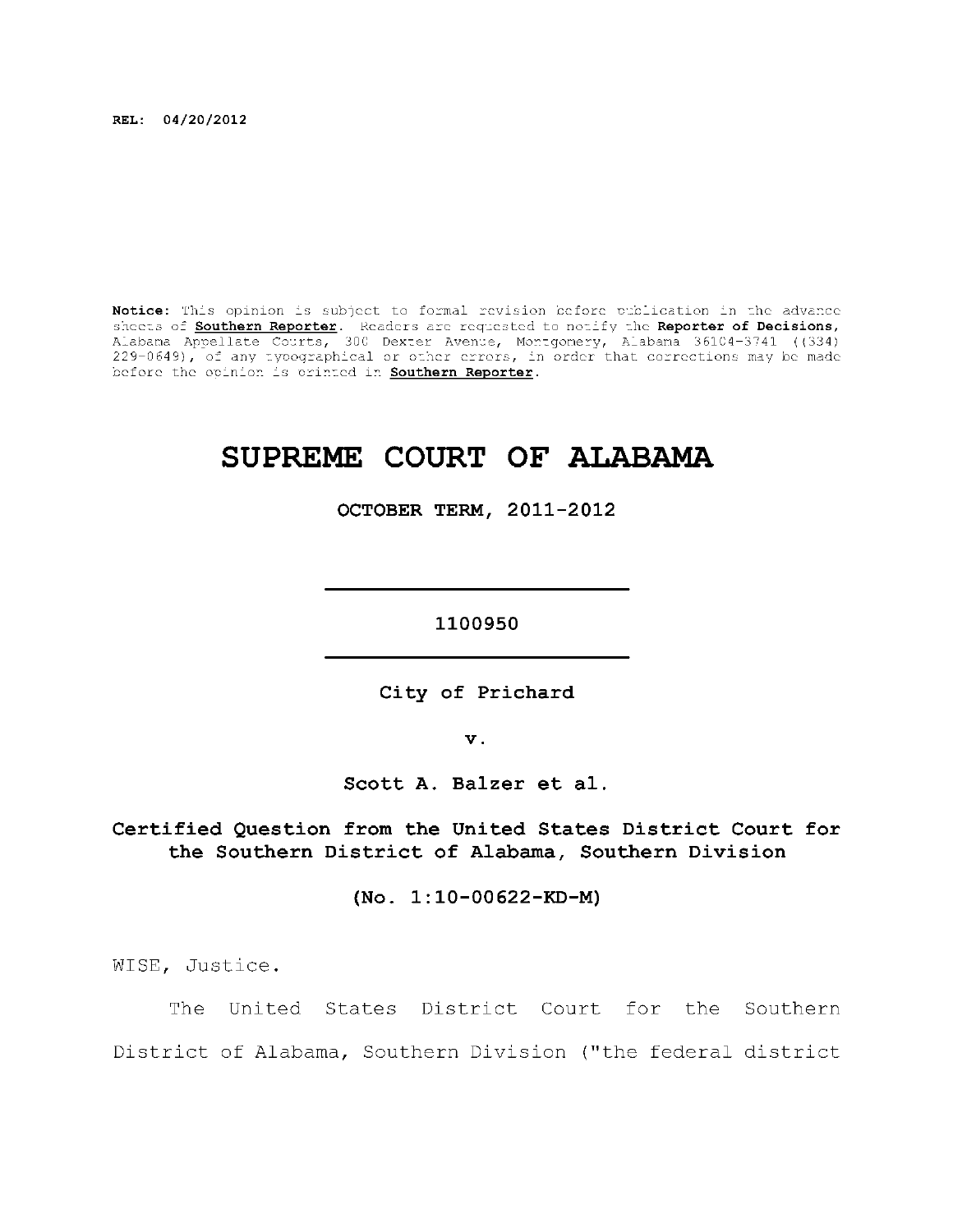court"), has certified to this Court the following question pursuant to Rule 18, Ala. R. App. P.:

"Whether Ala. Code  $\frac{11-81-3}{1975}$  (as amended) requires that an Alabama municipality have refunding or funding bond indebtedness as a condition of eligibility to proceed under Chapter 9 of Title 11 of the United States Code?"

We answer this question in the negative.

#### I. Factual Background

The following background information presented by the federal district court will be helpful to an understanding of this case:

"On October 9, 2009, the City of Prichard, Alabama filed a bankruptcy petition under Chapter 9 of Title 11 of the United States Code. In order to be a debtor under Chapter  $9$ , a municipality must be 'specifically authorized, in its capacity as a municipality or by name, to be a debtor under such chapter by State law, or by a governmental officer or organization empowered by State law to authorize such entity to be a debtor under such chapter.' 11 U.S.C. § 109(c) (2) .

"Alabama's statute which authorizes a municipality to file bankruptcy provides:

"'The governing body of any county, city or town, or municipal authority organized under Article 9, Chapter 47 of this title which shall authorize the issuance of refunding or funding bonds may exercise all powers deemed necessary by the governing body for the execution and fulfillment of any plan or agreement for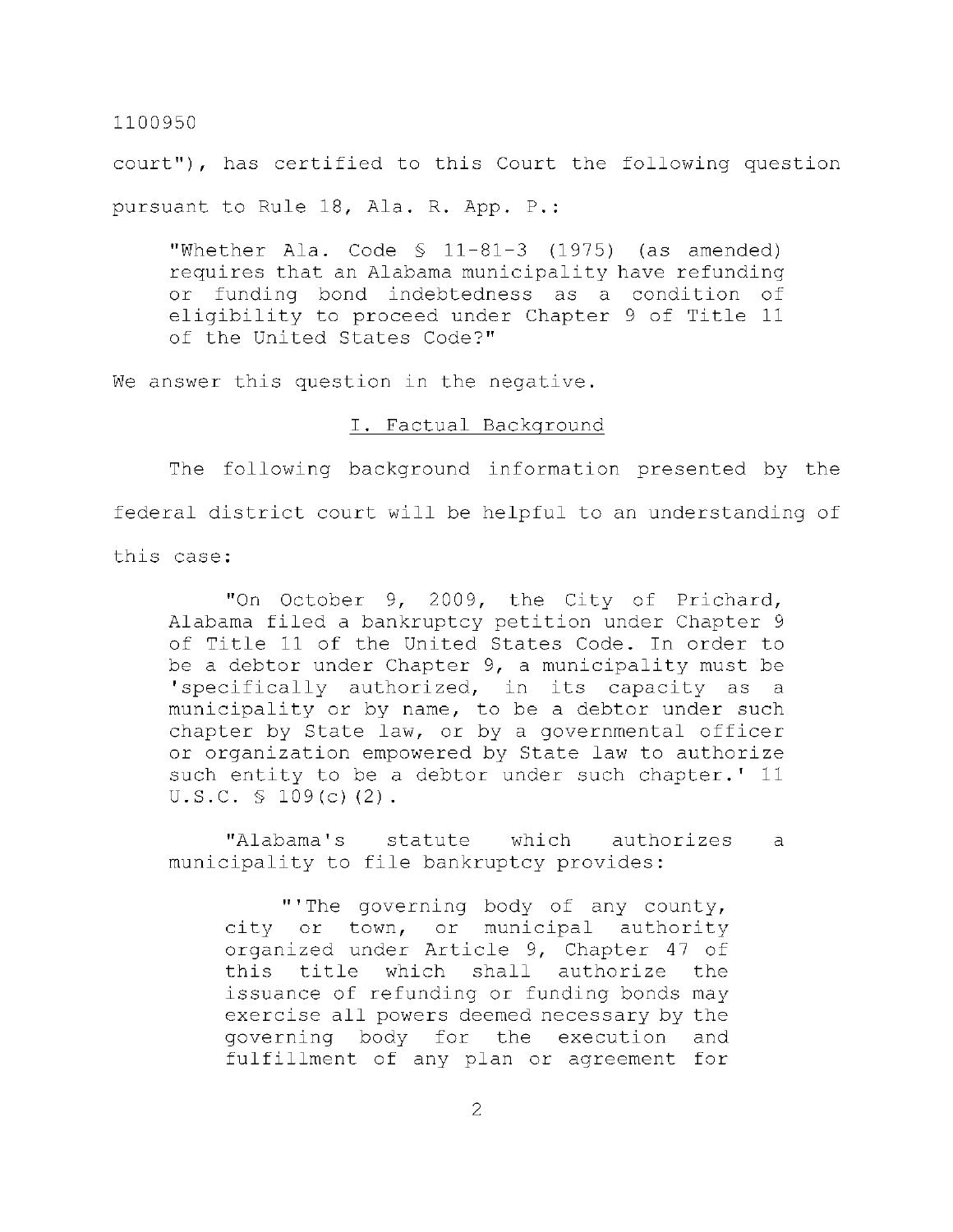the settlement, adjustment, refunding, or funding of the indebtedness of the county, city or town, or municipal authority organized under Article 9, Chapter 47 of this title not inconsistent with the provisions of law relating to the issuance of refunding or funding bonds. Without limiting the generality of any of the foregoing powers, it is expressly declared that the governing body shall have the power to take all steps and proceedings contemplated or permitted by any act of the Congress of the United States relating to the readjustment of municipal indebtedness, and the State of Alabama hereby gives its assent thereto and hereby authorizes each  $county, city or town, or municipal$ authority organized under Article 9, Chapter 47 of this title in the state to proceed under the provisions of the acts for the readjustment of its debts.'

"Ala. Code  $$ 11-81-3 (1975)$  (as amended).

" In response to the bankruptcy petition, a group of the City of Prichard's employees (who are vested in the City's Retirement Plan) sought dismissal of the City of Prichard's petition. The employees allege that the City of Prichard may not be a debtor under Chapter 9 because the City of Prichard is not an entity specifically authorized by State law.

"Specifically, the employees' position is that Ala. Code  $$11-81-3$  makes the refunding or funding bond indebtedness a threshold requirement under Alabama law for a municipality to file under Chapter 9 and that the City of Prichard does not meet this requirement.<sup>1</sup> The Bankruptcy Court agreed and dismissed the City of Prichard's petition. The City of Prichard appealed to the United States District Court .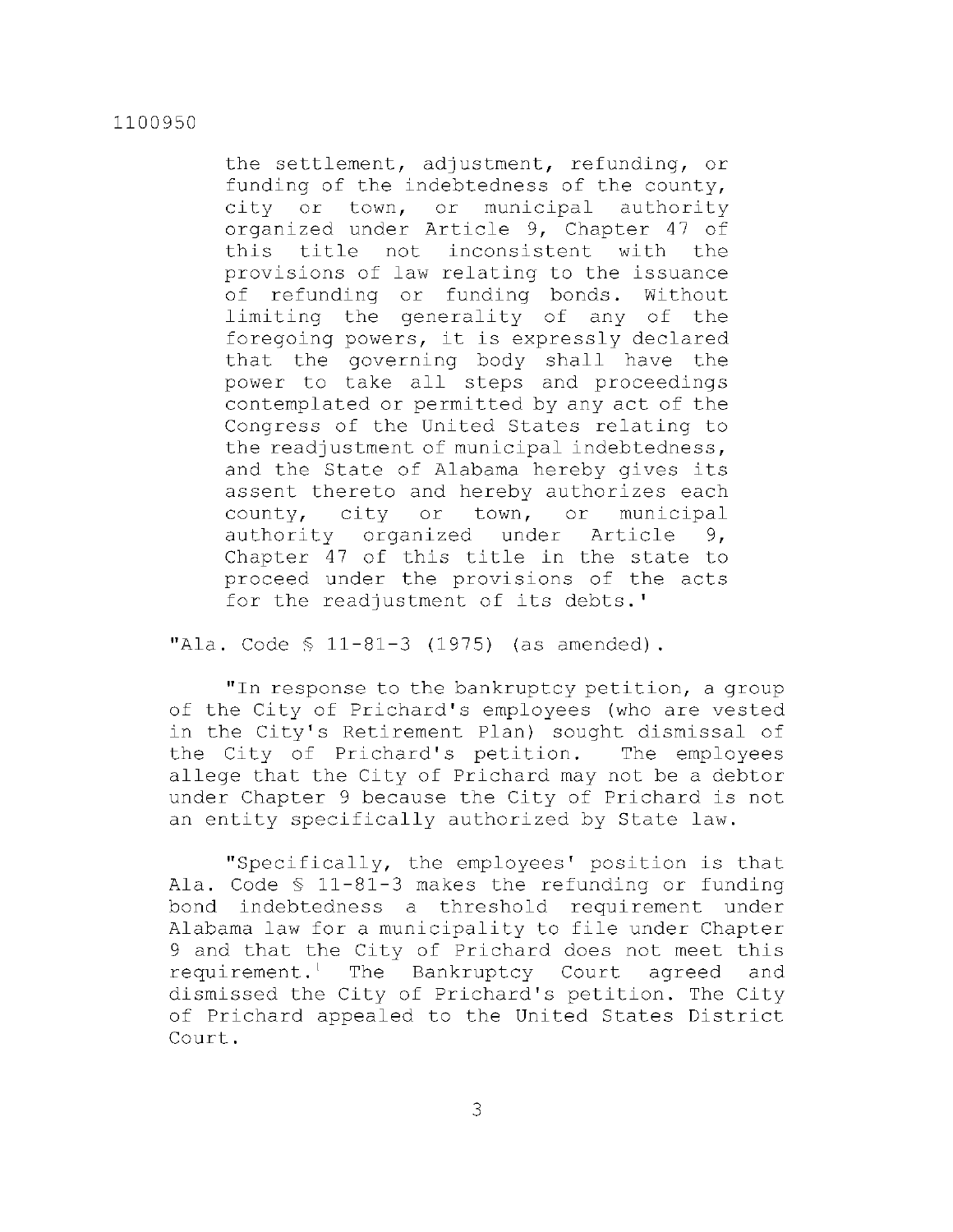**II** 

"Ihere is no evidence before the Court that the City of Prichard currently has any debt in the form of refunding or funding bonds."

## II. Discussion

The City of Prichard ("the City") and a group of current City employees who are vested in the City's retirement plan ("the employees") have filed opposing briefs asserting their interpretations of  $$11-8-3$ , Ala. Code 1975. Jefferson County has also filed an amicus curiae brief in this case.<sup>1</sup>

interest in the availability of federal bankruptcy relief";  $10n$  July 19, 2011, Jefferson County filed its motion for leave to file an amicus curiae brief in support of the City. In its motion, Jefferson County asserted that it had "an acute that, although it had debt in the form of warrants, it did not hold any bond debt; and that "this Court's conclusion in this case may have some relevance to whether Jefferson County can, if necessary, commence federal bankruptcy proceedings to reorganize its debt." Subsequently, on November 9, 2011, Jefferson County filed a bankruptcy petition under Chapter 9 of Title 11 of the United States Code. The Bank of New York Mellon, as the indenture trustee for holders of warrants issued by Jefferson County to pay for improvements to, and expansion of, its sewer system, challenged Jefferson County's eligibility to be a debtor pursuant to 11 U.S.C.  $\frac{109(c)}{2}$ because it did not have outstanding bond indebtedness. However, on March 4, 2012, the United States Bankruptcy Court for the Northern District of Alabama, Southern Division, entered a memorandum opinion and an order in which it held that Jefferson County was eligible to be a debtor pursuant to 11 U.S.C. § 109(c) .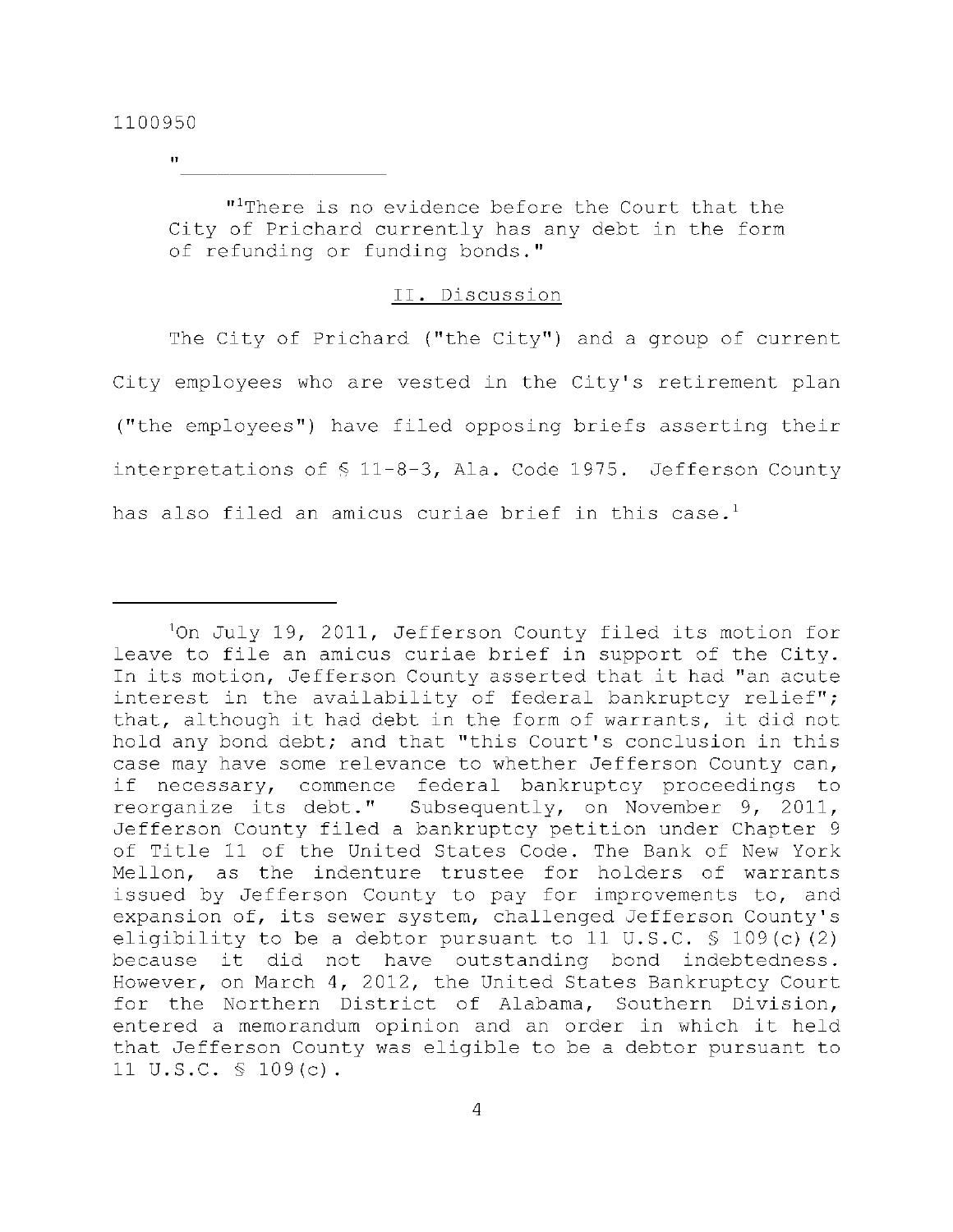In answering the federal district court's question, we are quided by the following principles of statutory construction :

"In Archer v. Estate of Archer, 45 So. 3d 1259, 1263  $(Ala. 2010)$ , this Court described its responsibilities when construing a statute:

> $"'''''$ [I]t is this Court's responsibility in a case involving statutory construction to give effect to the legislature's intent in enacting a statute when that intent is manifested in the wording of the statute.  $\ldots$  "'"'[I] f the language of the statute is unambiquous, then there is no room for judicial construction and the clearly expressed intent of the legislature must be given effect.'"'" ... In determining the intent of the legislature, we must examine the statute as a whole and, if possible, give effect to each section.'

"'"Ex parte Exxon Mobil Corp., 926 So. 2d 303, 309 (Ala. 2005). Further ,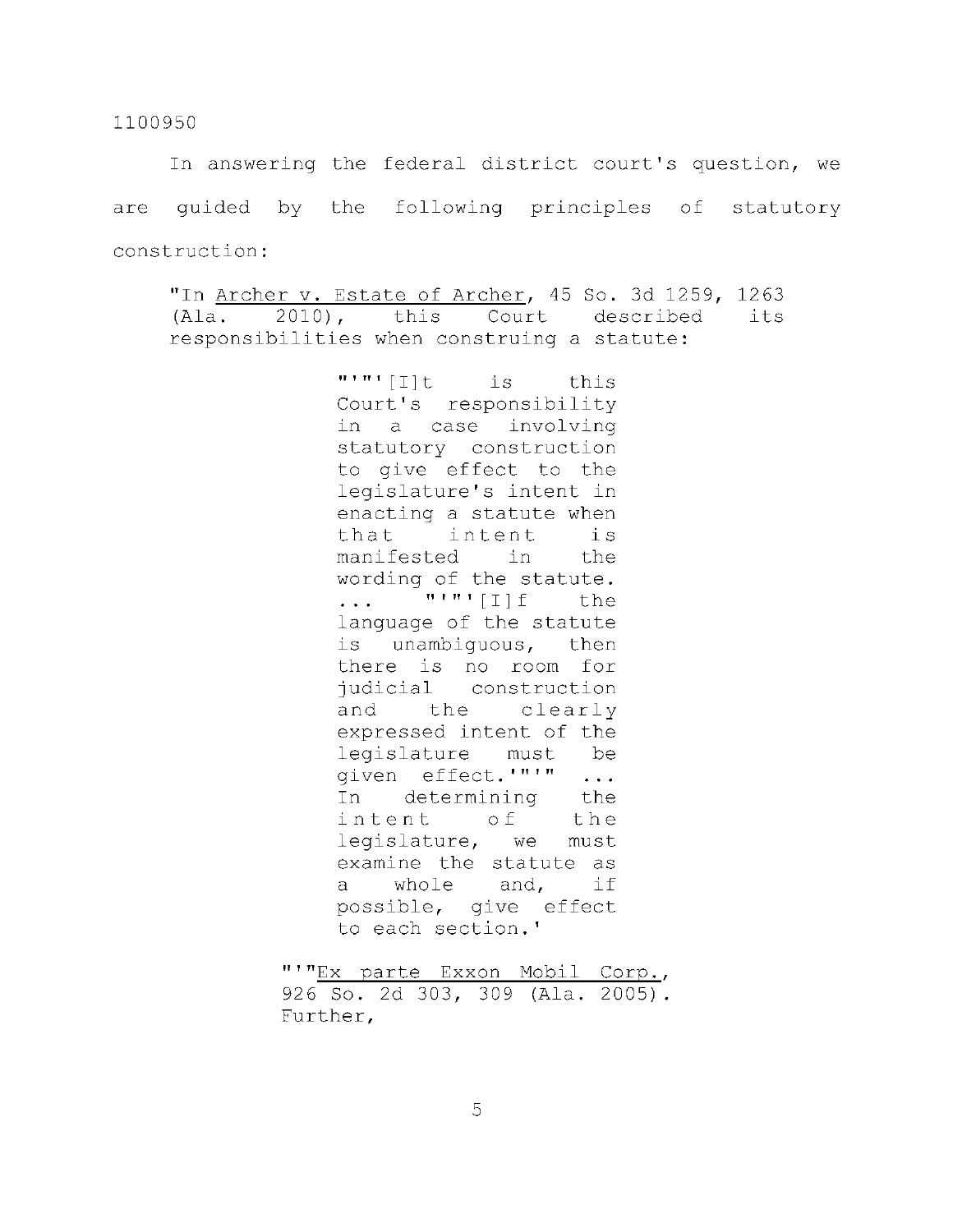"'"'when determining legislative intent from the language used in a statute, a court may  $explain$  the language, but it may not detract from or add to the statute. ... When the language is clear, there is no room for judicial construction.  $\cdot$   $\cdot$ <sup>1</sup>

"'"Water Works & Sewer Bd. of Selma v. Randolph, 833 So. 2d 604, 607 (Ala. 2002)."'

"(Quoting Ex parte Birmingham Bd. of Educ., 45 So. 3d 764, 767 (Ala. 2009).) Similarly, in Lambert v. Wilcox County Commission, 623 So. 2d 727, 729 (Ala. 1993), the Court stated:

> "'"The fundamental rule of statutory construction is that this Court is to ascertain and effectuate the legislative intent as expressed in the statute. ... In this ascertainment, we must look to the entire Act instead of isolated phrases or clauses ... and words are given their plain and usual meaning. ... Moreover, just as statutes dealing with the same subject are in pari materia and should be construed together, ... parts of the same statute are in pari materia and each part is entitled to equal weight."'

"(Quoting Darks Dairy, Inc. v. Alabama Dairy Comm'n, 367 So. 2d 1378, 1380-81 (Ala. 1979).)"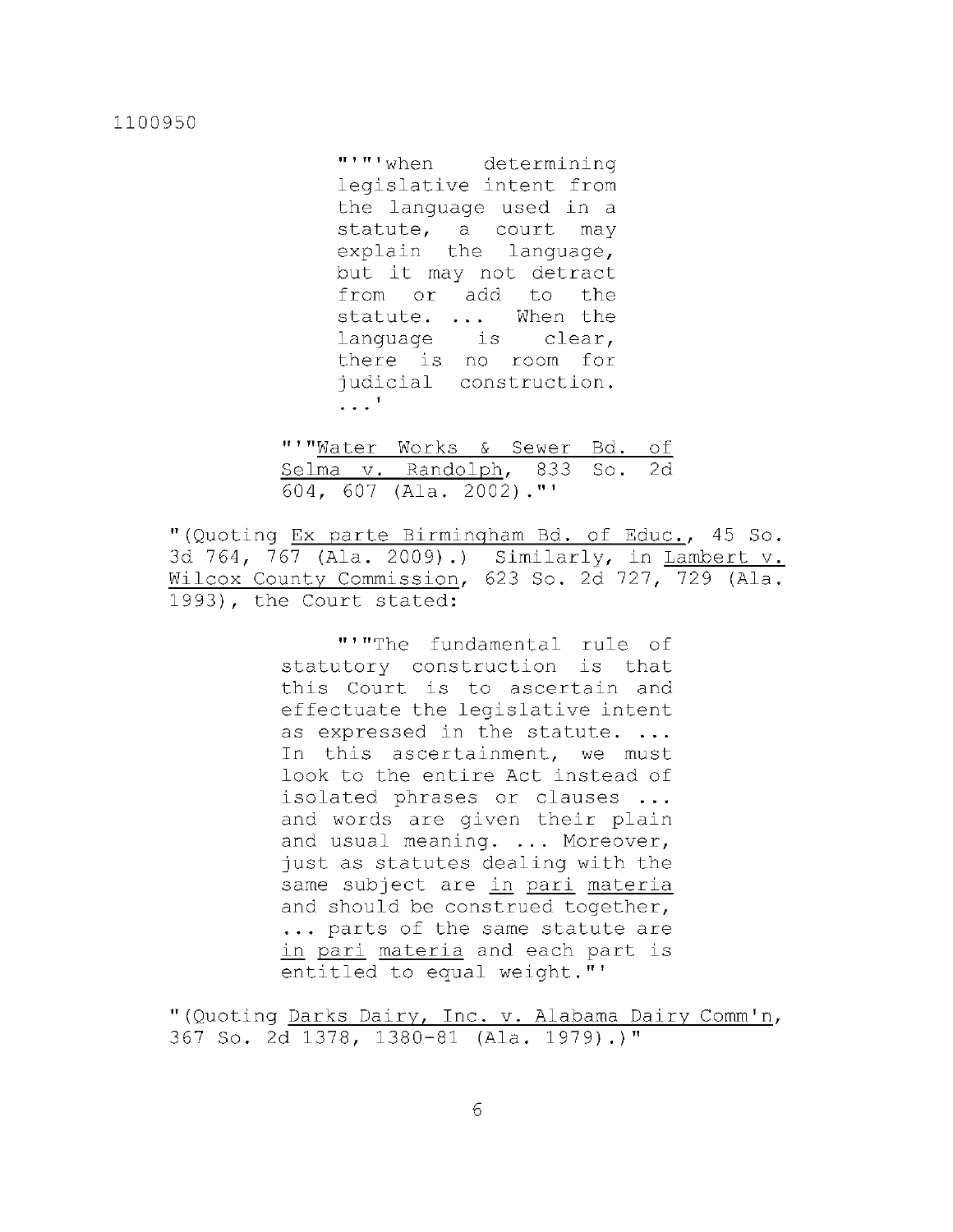First Union Nat'l Bank of Florida v. Lee Cnty. Comm'n, 75 So.

3d 105, 111-12 (Ala. 2011).

"When interpreting a statute, a court must first give effect to the intent of the legislature. BP Exploration & Oil, Inc. v. Hopkins, 678 So. 2d 1052 (Ala . 1996).

"'The fundamental rule of statutory construction is that this Court is to ascertain and effectuate the legislative intent as expressed in the statute. League of Women Voters v. Renfro, 292 Ala. 128, 290 So. 2d 167 (1974). In this ascertainment, we must look to the entire Act instead of isolated phrases or clauses; Opinion of the Justices, 264 Ala. 176, 85 So. 2d 391 (1956). '

"Darks Dairy, Inc. v. Alabama Dairy Comm'n, 367 So. 2d 1378, 1380 (Ala. 1979) (emphasis added). To discern the legislative intent, the Court must first look to the language of the statute. If, giving the statutory language its plain and ordinary meaning, we conclude that the language is unambiguous, there is no room for judicial construction. Ex parte Waddail, 827 So. 2d 789, 794 (Ala. 2001)."

City of Bessemer v. McClain, 957 So. 2d 1061, 1074-75 (Ala.

2006).

With regard to Chapter 9 bankruptcies, 11 U.S.C.  $\frac{109(c)}{c}$ 

provides :

"(c) An entity may be a debtor under chapter  $9$  of this title if and only if such entity  $-$ -

 $" (1)$  is a municipality;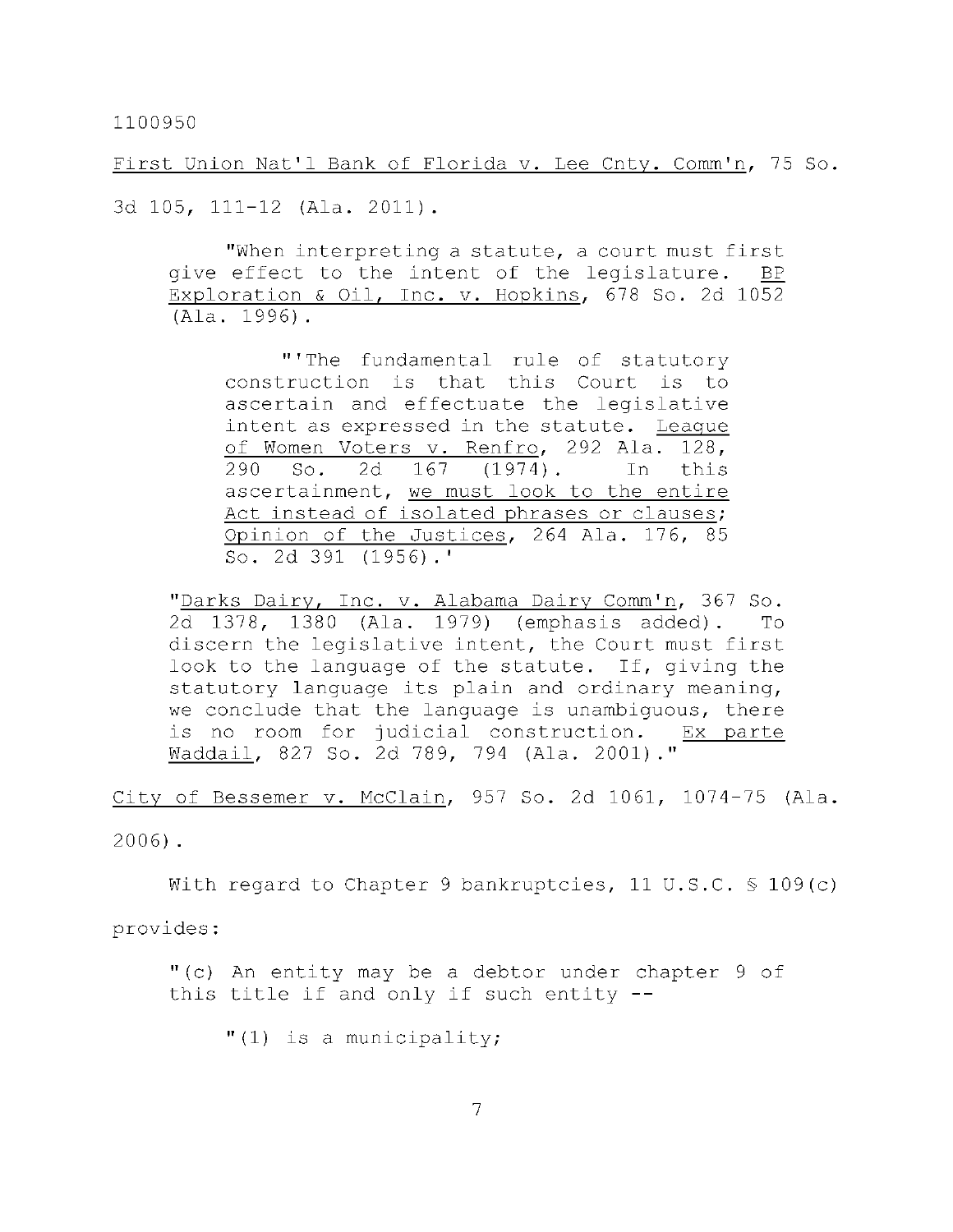$''(2)$  is specifically authorized, in its capacity as a municipality or by name, to be a debtor under such chapter by State law, or by a governmental officer or organization empowered by State law to authorize such entity to be a debtor under such chapter;

 $"$ (3) is insolvent;

 $''(4)$  desires to effect a plan to adjust such debts; and

 $"$ (5)(A) has obtained the agreement of creditors holding at least a majority of the claims of each class that such entity intends to impair under such plan in a case under such chapter;

"(B) has negotiated in good faith with creditors and has failed to obtain the agreement of creditors holding at least a majority in amount of the claim of each class that such entity intends to impair under a plan in a case under such chapter;

 $"$  (C) is unable to negotiate with creditors because such negotiation is impracticable; o r

"(D) reasonably believes that a creditor may attempt to obtain a transfer that is avoidable under section 547 of this title."

(Emphasis added.)<sup>2</sup>

 $2$ "The term 'municipality' means political subdivision or public agency or instrumentality of a State." 11 U.S.C. § 101(40) .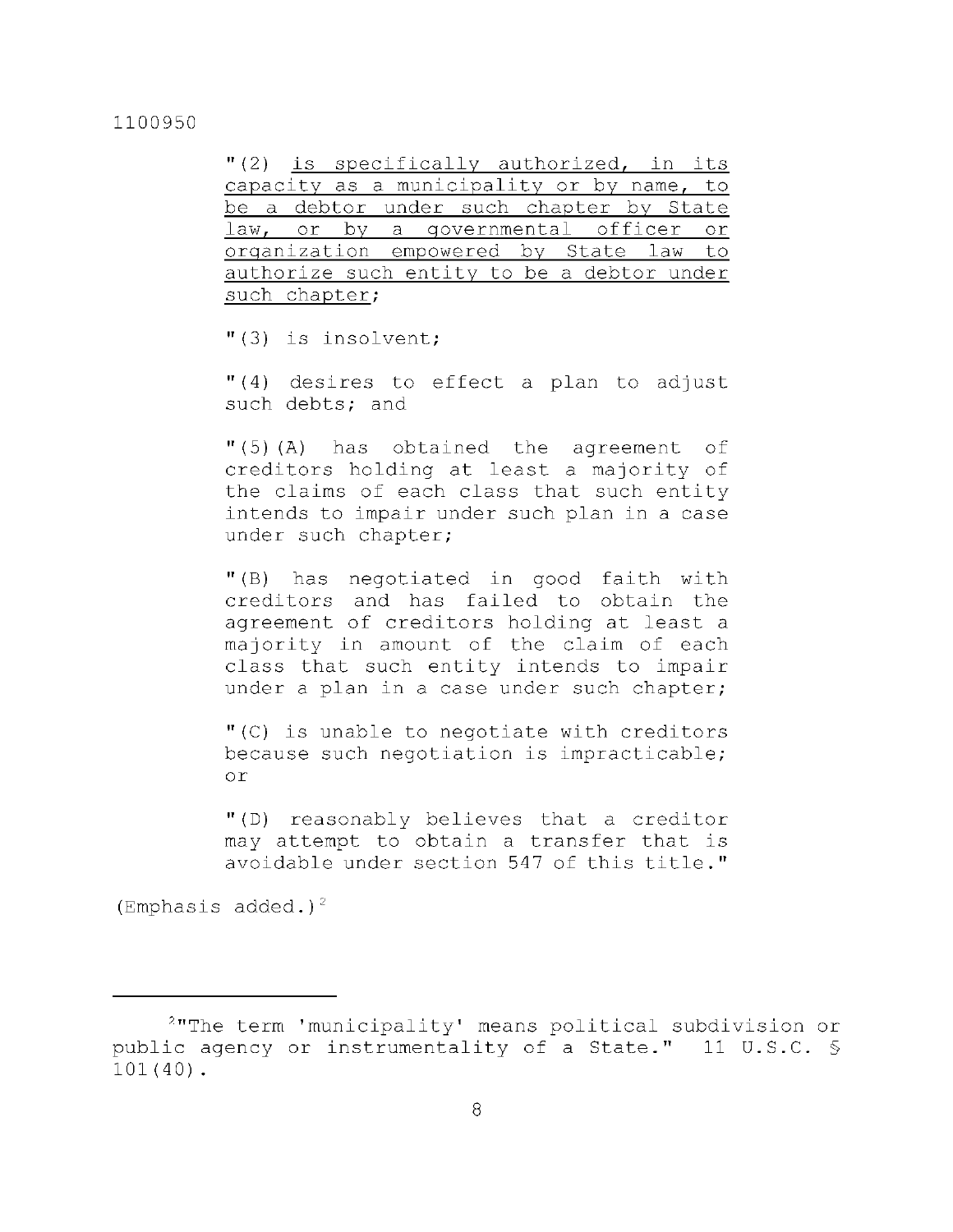Therefore, to proceed under Chapter 9 of the Bankruptcy Code, a municipality must be authorized by State law to be a debtor under federal bankruptcy law. The statute authorizing Alabama municipalities to be debtors under federal bankruptcy law is  $$ 11-81-3$ , Ala. Code 1975, which, as noted in the federal district court's certified question, provides:

"The governing body of any county, city or town, or municipal authority organized under Article 9, Chapter 47 of this title which shall authorize the issuance of refunding or funding bonds may exercise all powers deemed necessary by the governing body for the execution and fulfillment of any plan or agreement for the settlement, adjustment, refunding, or funding of the indebtedness of the county, city or town, or municipal authority organized under Article 9, Chapter 47 of this title not inconsistent with the provisions of law relating to the issuance of refunding or funding bonds. Without limiting the generality of any of the foregoing powers, it is expressly declared that the governing body shall have the power to take all steps and proceedings contemplated or permitted by any act of the Congress of the United States relating to the readjustment of municipal indebtedness, and the State of Alabama hereby gives its assent thereto and hereby authorizes each county, city or town, or municipal authority organized under Article 9, Chapter 47 of this title in the state to proceed under the provisions of the acts for the readjustment of its debts. "

In this case, the employees arque that the clause "which shall authorize the issuance of refunding or funding bonds" in the first sentence of  $$$  11-81-3 specifies that only the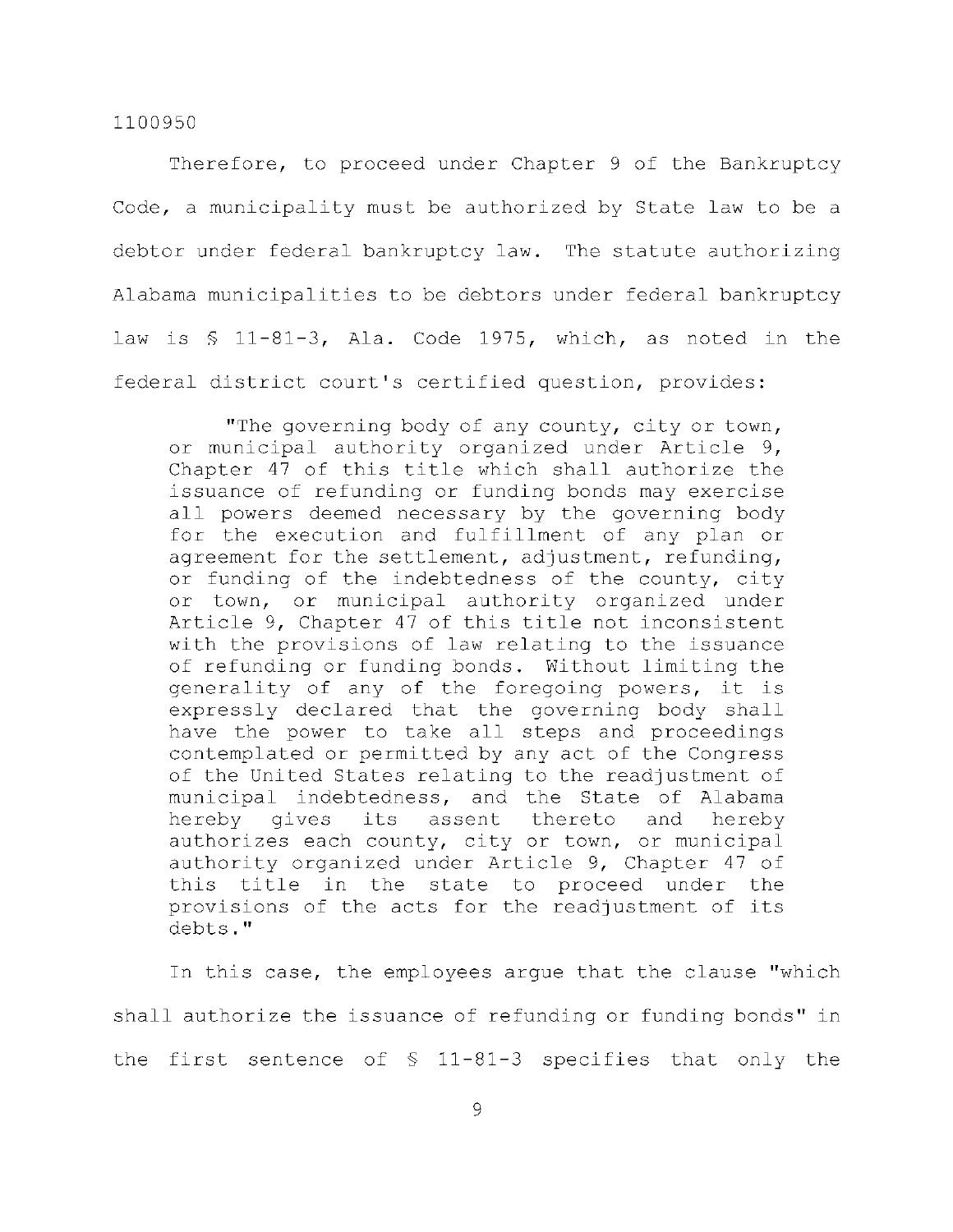governing bodies of those counties, cities, towns, or municipal authorities organized under Article 9, Chapter 47 of Title 11, Ala. Code 1975, that actually have indebtedness issued in the form of refunding or funding bonds have the authority to exercise their powers to execute and fulfill plans to adjust the indebtedness of such counties, cities, towns, or municipal authorities. They also argue that, when the two sentences of the statute are read in pari materia, the second sentence of the statute, which authorizes counties, cities, towns, and municipal authorities to readjust their indebtedness by filing petitions in bankruptcy, is likewise applicable only to those entities that actually have indebtedness in the form of refunding bonds or funding bonds. On the other hand, the City argues that  $$11-81-3$  is ambiguous and that the legislative history of the statute clearly shows the legislative intent to authorize any county, city, town, or municipal authority organized pursuant to Article 9, Chapter 47 of Title 11, Ala. Code 1975, to file for federal bankruptcy protection .

The language of the statute is unambiguous. The second sentence of  $$ 11-81-3$  provides: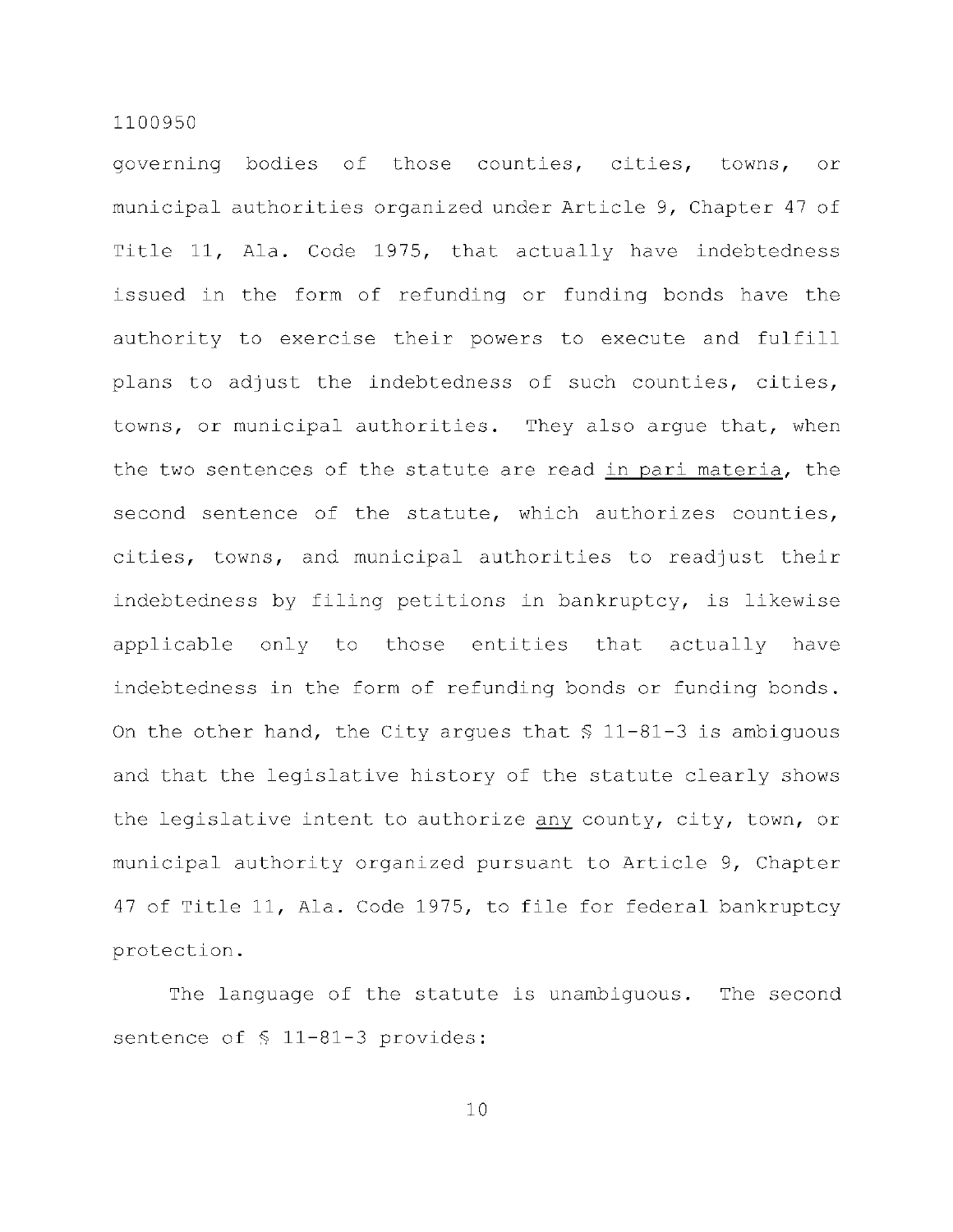"Without limiting the generality of any of the foregoing powers, it is expressly declared that the governing body shall have the power to take all steps and proceedings contemplated or permitted by any act of the Congress of the United States relating to the readjustment of municipal indebtedness, and the State of Alabama hereby gives its assent thereto and hereby authorizes each county, city or town, or municipal authority organized under Article 9, Chapter 47 of this title in the state to proceed under the provisions of the acts for the readjustment of its debts."

(Emphasis added.) The first part of this sentence speaks in terms of "the governing body," and the employees contend that the phrase "the governing body" as used there refers only to the governing bodies of those counties, cities, towns, or municipal authorities "which [have] authorize[d] the issuance of refunding or funding bonds." However, even such a reading of the sentence does not lead to the result urged by the employees. In this part of the second sentence, the legislature was merely expressing its intent that not only can the governing bodies referred to in the first sentence of  $\delta$  $11-81-3$  readjust the indebtedness of the entities they govern as provided in the first sentence, but they can also proceed under federal law relating to the readjustment of municipal indebtedness. However, the second clause of the second sentence of  $$ 11-81-3$  does not speak in terms of governing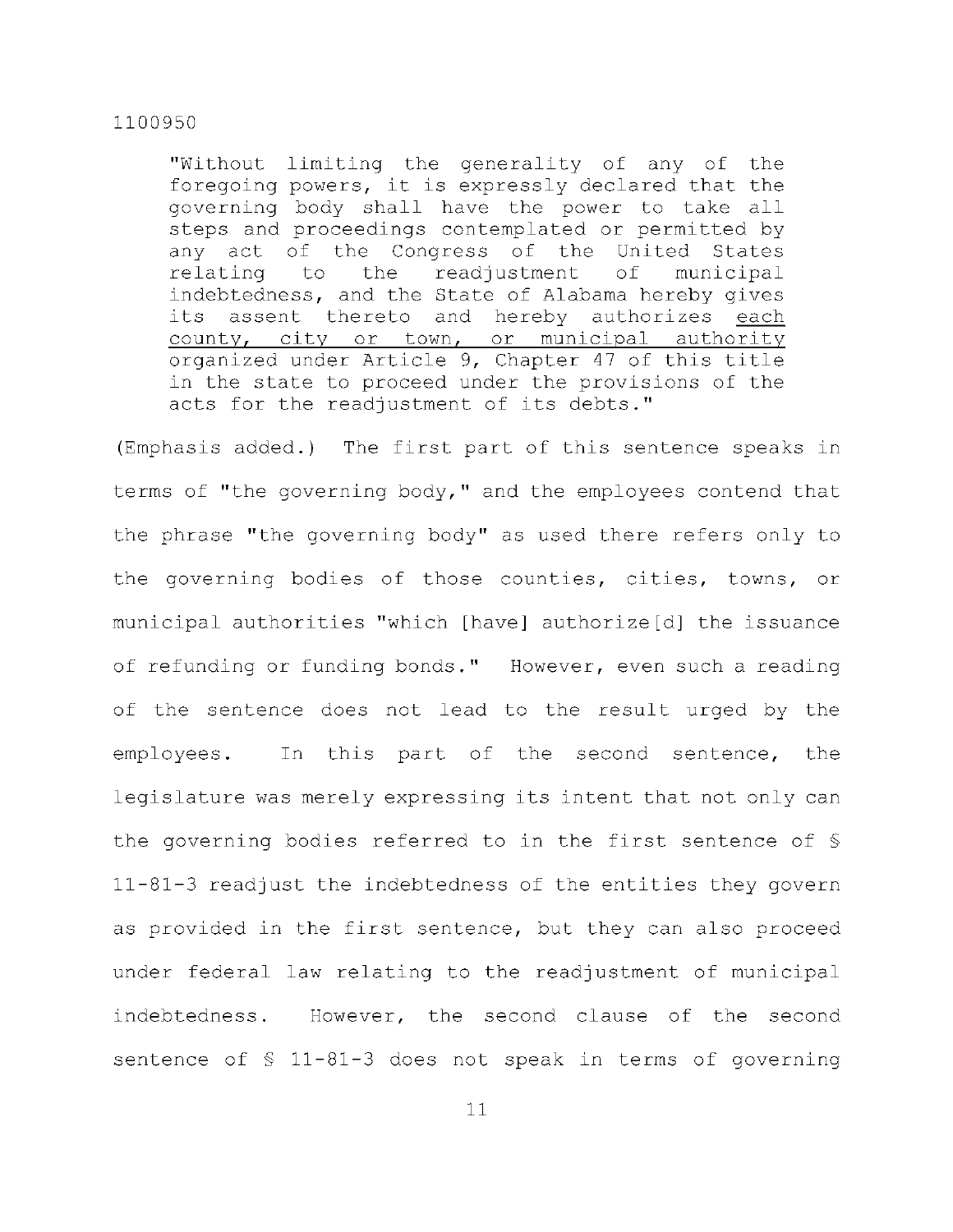bodies. Rather, it clearly states that the State of Alabama authorizes "each county, city or town, or municipal authority organized under Article 9, Chapter 47 of [Title 11]" to file for federal bankruptcy protection. Therefore, even if the phrase "which shall authorize the issuance of refunding or funding bonds" in the first sentence was intended to specify which governing bodies were authorized to readjust the indebtedness of a particular entity, no such limitation was inserted in the second clause of the second sentence, which provides the State's general assent to and authorization for counties, cities, towns, and municipal authorities to seek federal bankruptcy protection. Therefore, it is clear that the legislature intended to authorize every county, city, town, or municipal authority organized under Article 9, Chapter 47 of Title 11, Ala. Code 1975, to proceed under the federal bankruptcy provisions. To adopt the interpretation of  $$11-81-3$  urged by the employees in this case would fly in the face of the clear legislative intent.

## III. Conclusion

It is clear that the legislature intended to authorize every county, city, town, and municipal authority organized